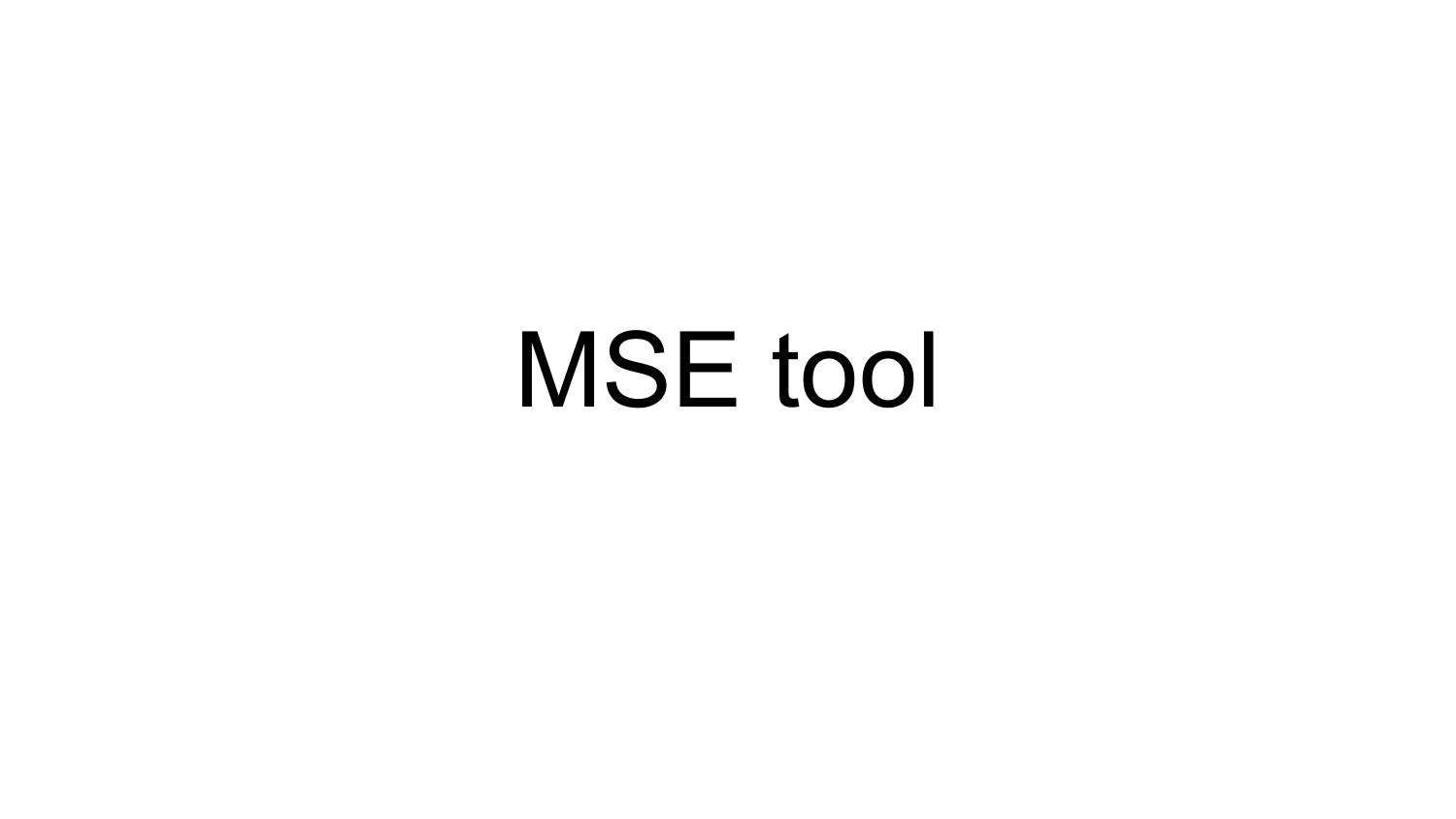## 1. Change Size Limit

• On Procedure B, change size limit to 30 inches

- Please report on: Yield, Spawning biomass, Waste and Landed Value
	- How do these variables change when compared to Procedure A? Increase, decrease, stay the same?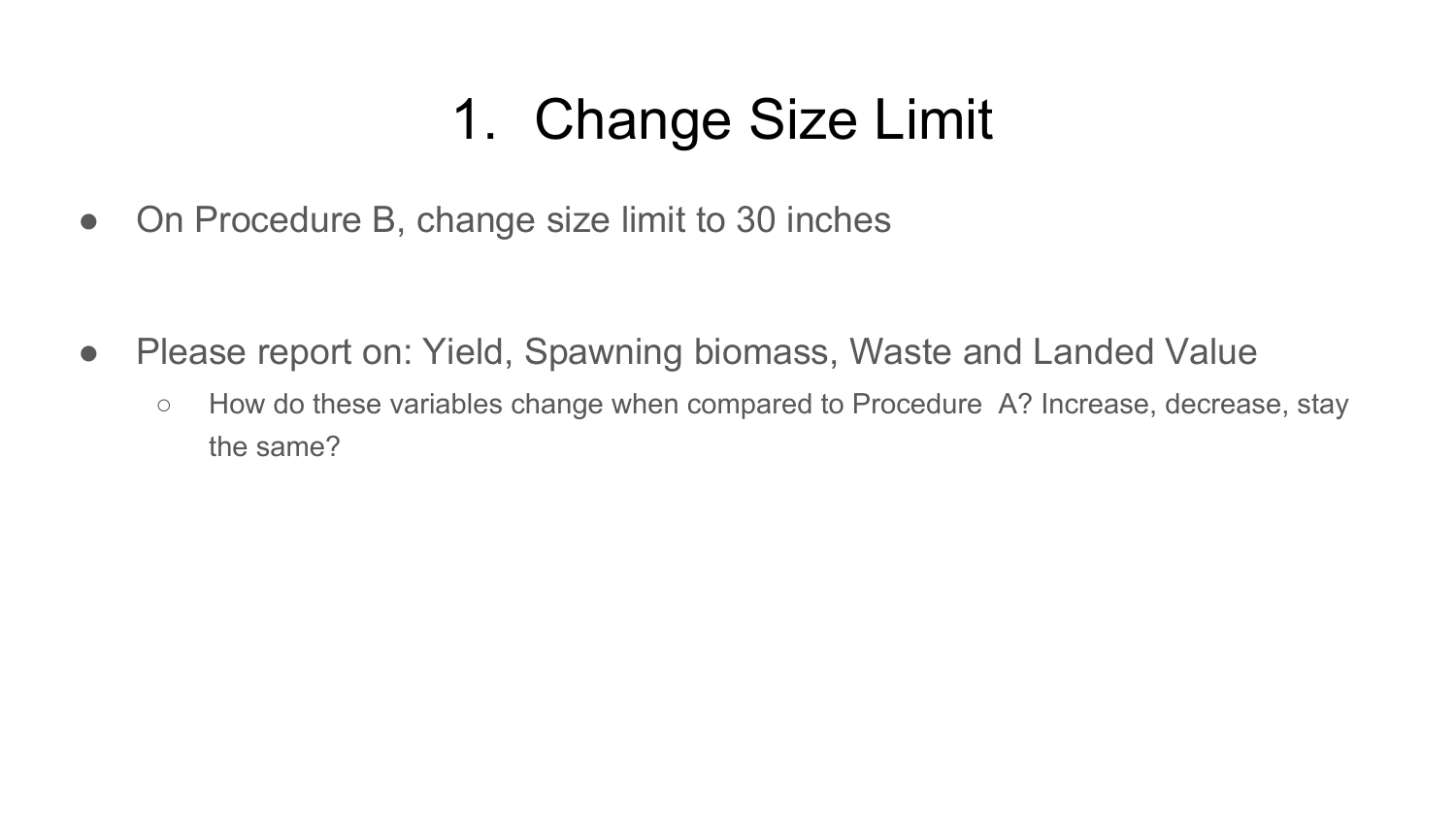#### 2. Change Size Limit and Target Smaller Fish

- On Procedure B, change size limit to 30 inches
- On Procedure B, change Directed Fishery selectivity 50% and 95% to 28 in and 38in.

- Please report on: Yield, Spawning biomass, Waste and Landed Value
	- How do these variables change when compared to Procedure A? Increase, decrease, stay the same?
	- Look at the selectivity plots, how do they compare?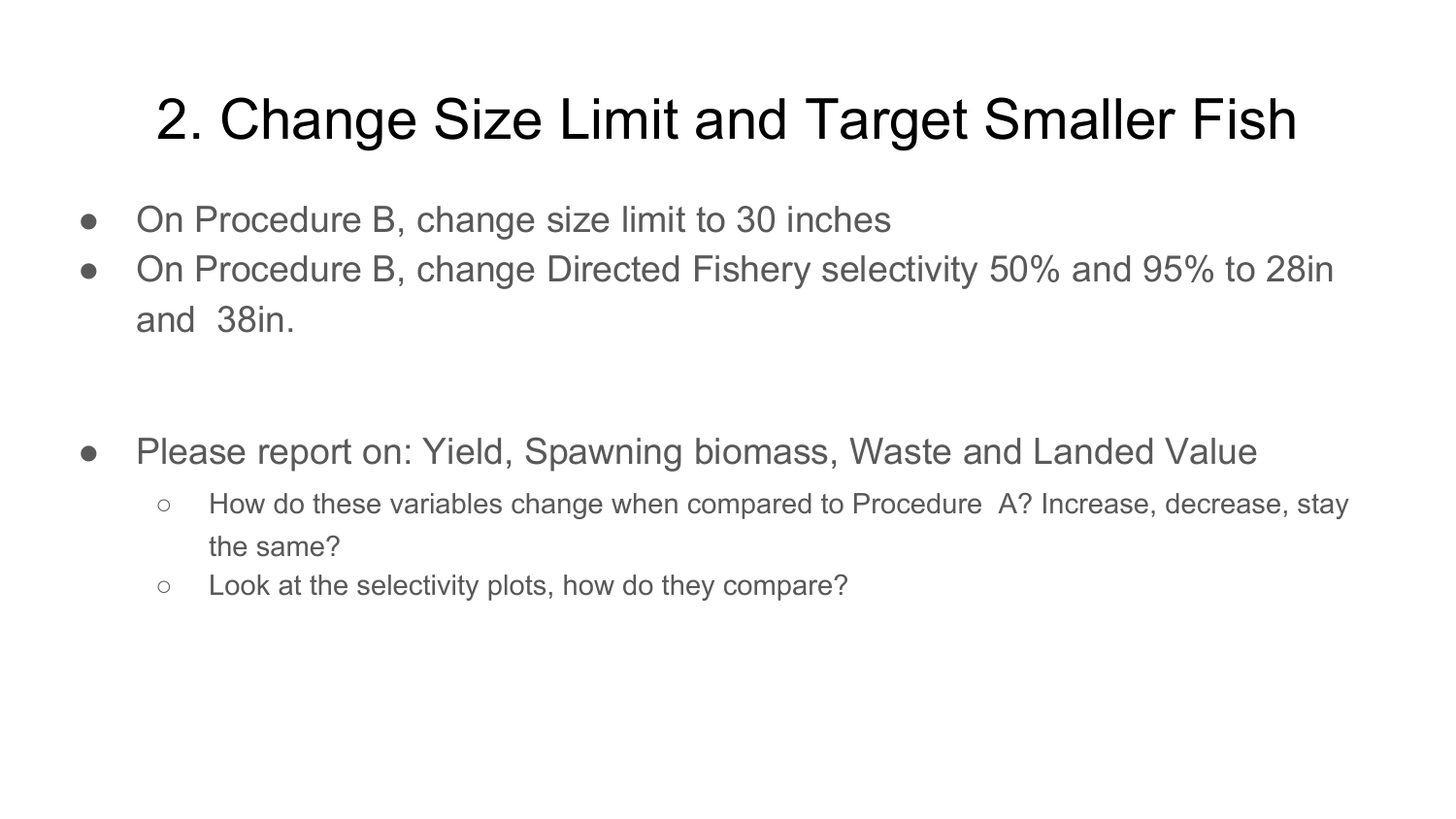## 3. Reduce PSC by 17% and implement excluders (select smaller fish)

- On Procedure B Bycatch Controls, change Bycatch MIb to 32 MIb
- On Procedure B Bycatch Controls, change Bycatch Ascending selectivity 50% and 95% to 15in and 30in.
- On Procedure B Bycatch Controls, change Bycatch Descending selectivity 50% and 95% to 40in and 60in. - This will simulate the effect of implementing an excluder.
- Please report on: Yield, Spawning biomass, Waste and Landed Value
	- How do these variables change when compared to Procedure A? Increase, decrease, stay the same?
	- Look at the selectivity plots, how do they compare?